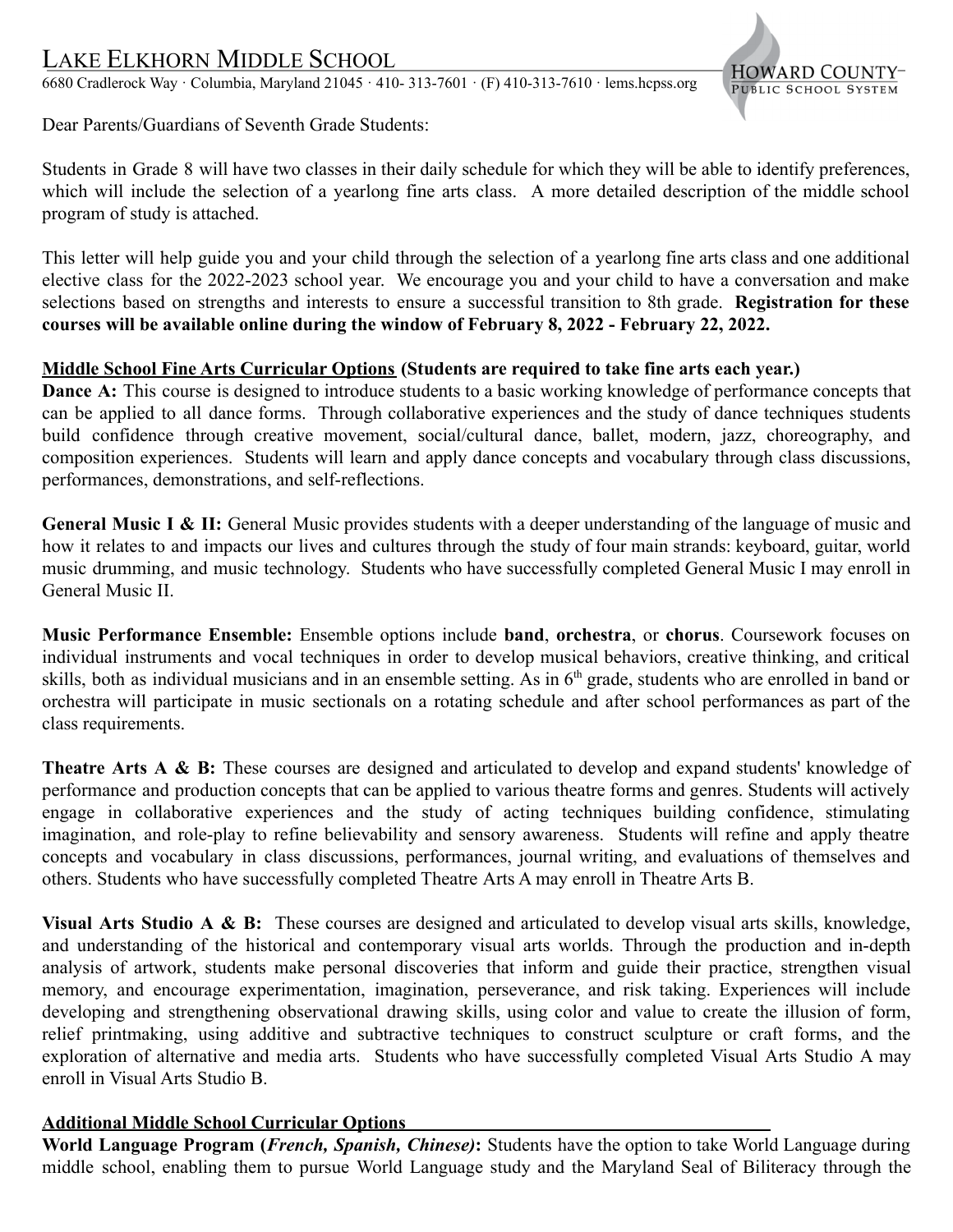Advanced Placement level during high school. The World Language course is a rigorous academic subject in addition to the four required courses in English, mathematics, science, and social studies. Students will receive high school credit after successfully completing one year of the level 1 World Language course in either Grade 7 or Grade 8. Students who have successfully earned credit for level 1 in Grade 7 may elect to take a level 2 in Grade 8 for additional high school credit. Students' final grade(s) for World Language course(s) taken in middle school will appear on their high school transcript but will not be calculated in the high school GPA.

**Exploring Computer Science:** This course will give students the opportunity to delve into real-world, relevant computing problems while gaining foundational computer science knowledge. Students will engage in several in-depth projects to demonstrate the real-world applications of computing. Topics include problem solving and computing as well as the design process. Students' final grade(s) for high school technology education course(s) taken in middle school will appear on their high school transcripts but will not be calculated in the high school GPA.

**Foundations of Technology:** This course prepares students to understand and apply technological concepts and processes that are the cornerstone of the high school technology program. Students study the nature and technological issues of the designed world. Group and individual activities engage students in creating ideas, developing innovations, design, fabricating and engineering practical solutions. Technology content, resources, laboratory activities and classroom activities allow students to apply science, mathematics, and other school subjects in authentic situations. Students' final grade(s) for high school technology education course(s) taken in middle school will appear on their high school transcripts but will not be calculated in the high school GPA.

**Readers & Writers Workshop:** This course assists students in developing a critical eye of their writing and engage in thoughtful discourse about texts. Students will then create their own responses that mirror the mentor text and demonstrate mastery of the writing skills that were analyzed. Using a workshop approach, students will be reading and writing daily so that final products can be constructed and polished throughout the course.

### **Registration**

School staff will make every effort to schedule students for their top choices to the greatest extent possible. During the course selection process, parents will choose **two Selected Course Requests.** One of these course requests must meet the fine arts requirements (Band, Chorus, Orchestra, General Music, Theatre, or Visual Arts Studio). Next, choose **two Selected Alternate Course Requests** in priority order. We are asking for alternate course selections in the event of a scheduling conflict. Note that these are course requests and placement is not guaranteed. Students who are scheduled for an intervention may have fewer options regarding participation. Additionally, particular courses may not be offered if enough interest is not shown through course selection.

To register for courses, parents must register online in HCPSS Connect. Directions for registering online are linked below or can be found at [https://www.hcpss.org/connect/guides/.](https://www.hcpss.org/connect/guides/) Included on this page is step-by-step video directions: [Online Course Requests – Rising 6th to](https://www.hcpss.org/f/connect/hcpss-connect-online-course-requests-6th-8th.pdf) 8th Grade Students

For questions regarding scheduling, please contact Ms. Julie Fischer, 8th grade counselor, at julie fischer@hcpss.org, or at 410-313-7635.

Sincerely,<br>Wielen Juisdel

Melissa Shindel Principal